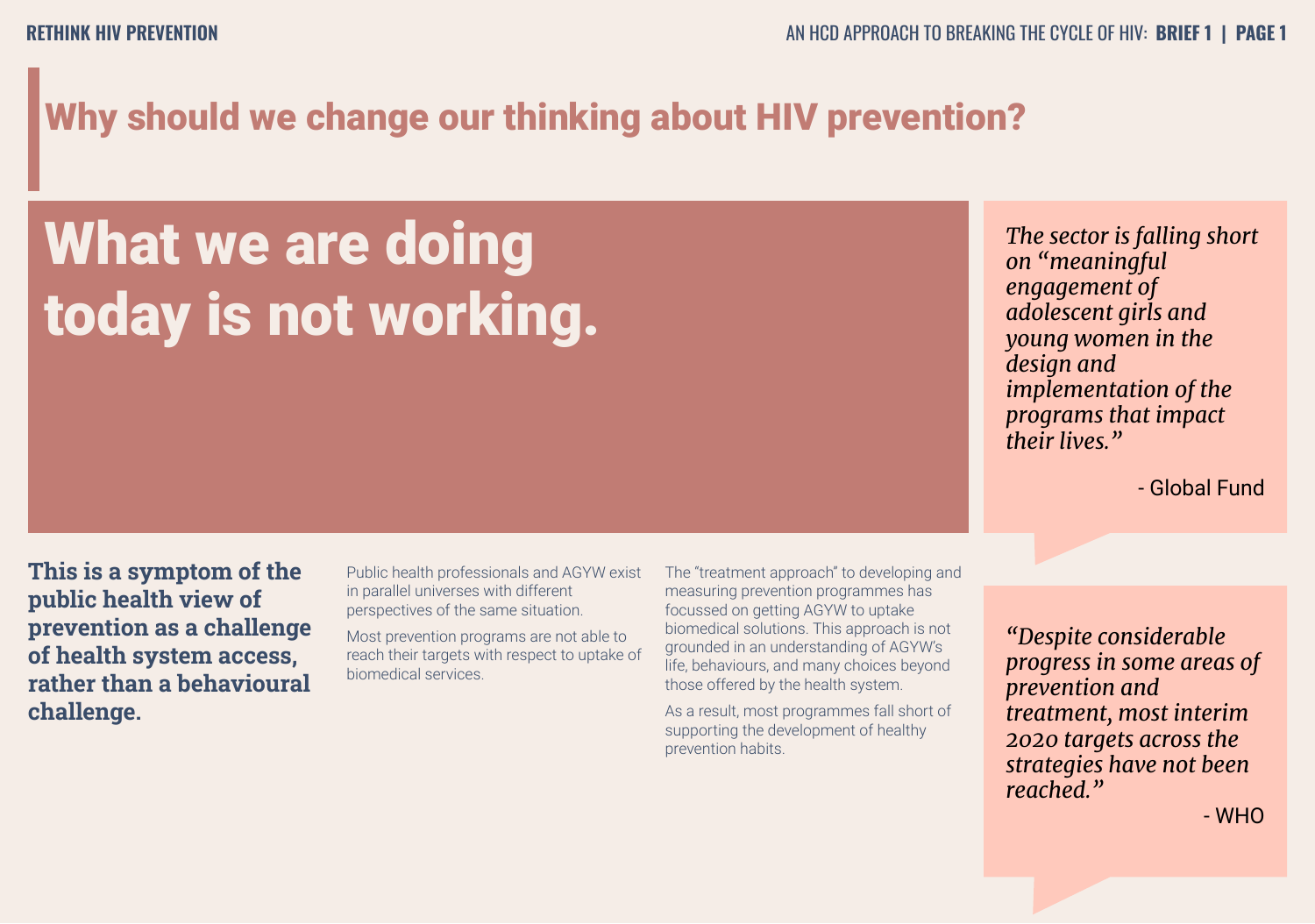# How should we change our thinking about HIV prevention?

Understand the world through AGYW's perspective.

*"I know about HIV, yet I still carry on without protecting myself when having sex because I trust my partner."*

- Young woman in Mpumalanga

### 1. Think relevance. Not risk reduction.

AGYW do not think about HIV prevention. Because AGYW underestimate their risk of contracting HIV, prevention is not an explicit goal or priority for them.



think they are at lower risk of contracting HIV compared to their peers

### 2. Think habit, not adoption.

Prevention is not a simple habit or single behavior to change. Designing for prevention requires a more holistic approach than designing for a one-off decision. For healthy habits to form, interventions must first build the intent to cultivate them.



are not ready for prevention methods

### 3. Think relationships, not HIV.

AGYW are focussed on their relationship goals and not HIV. To be relevant, HIV Prevention strategies need to align with AGYW's relationship goals.

*"I am not worried about HIV... because I have got one boyfriend and we go for blood tests every 3 months. This is to gain trust and to ensure that he is not cheating on me."* 

- Adolescent Girl in, Mpumalanga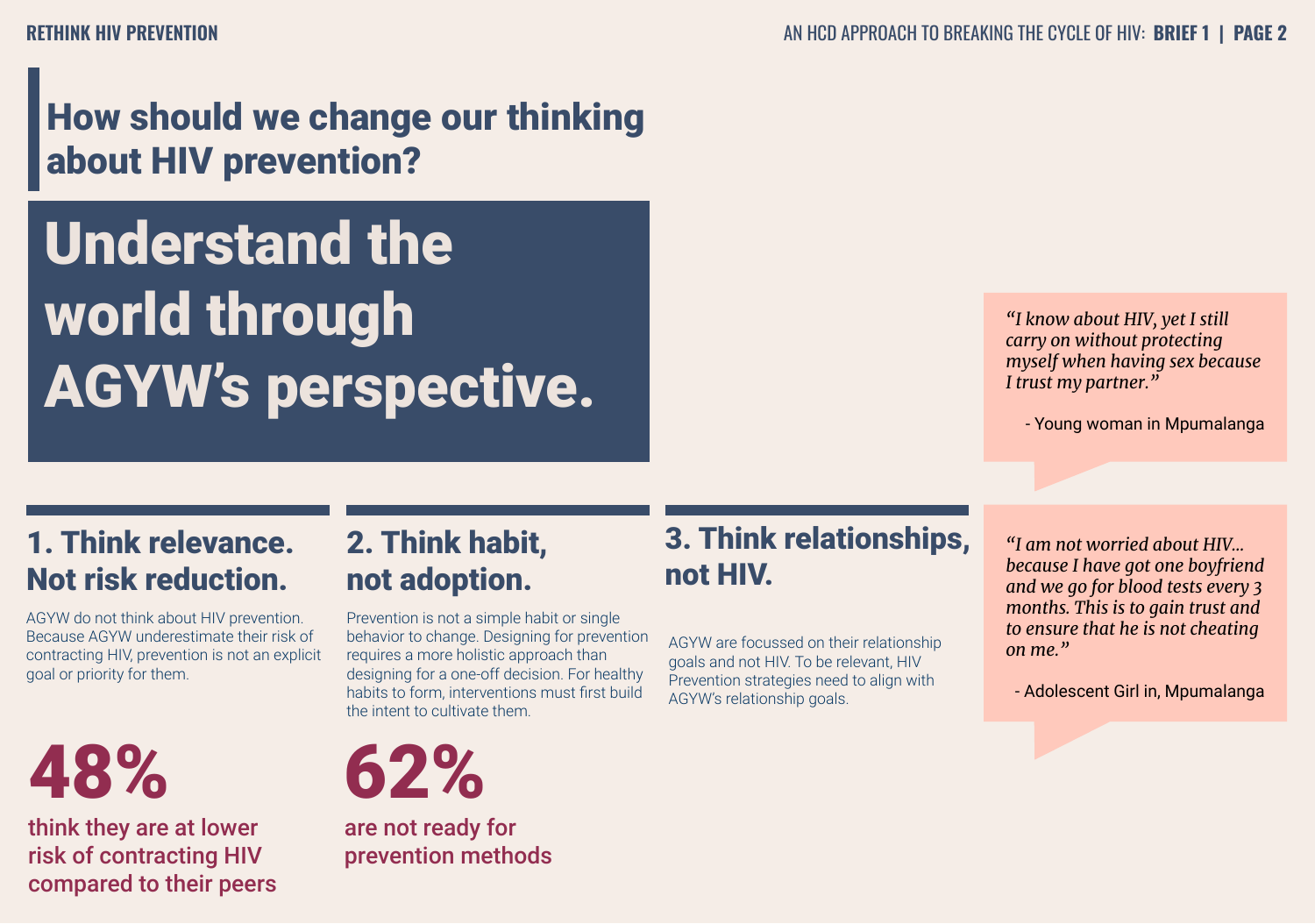# How should we change our thinking about HIV prevention?

### 4. Think needs. Not demographics.

### 5. Think ecosystems. Not interventions.

All AGYW are not the same. To create relevant programmes, we need to understand the unique needs of people we hope to serve.

There are 3 distinct segments of AGYW based on their relationship goals. AGYW experience the journey towards healthy relationships differently based on these goals.

Habit formation is complex and requires a series of interventions, rather than one-off solutions to create results.

As relationship contexts change, interventions need to respond to changing needs.

### 6. Think options. Not preferences.

Product preferences aren't fixed - they shift based on changing relationship contexts. There are no universal preferences for HIV prevention products.

To be effective, prevention programmes must also consider choices wider than biomedical solutions that include partner selection, trust, and other relationship dynamics.

### **Results from Discrete Choice Modeling show that:**

- $\rightarrow$  Relative appeal of HIV prevention products is influenced by prior experience of contraceptive methods.
- **→** Relative product choice variation amongst segments suggest that choice of HIV prevention is driven by a combination of elements, especially format and provider location.
- **→** The injection format was most preferred overall, and greatest among the Respect Rethabile segment, though comparable to a pill from Lifestyle Lulu's perspective.
- **→** Provider location was important to all segments, though most among the Respect Rethabile segment.

**The segments should be used to create tailored programmes rather than one-size-fits-all solutions.**



#### **Lifestyle Lulu**  prioritizes functional or material needs

**Affirmation Ayabonga** looks for emotional support, validation, and understanding

#### **Respect Rethabile**  looks for equity and being heard